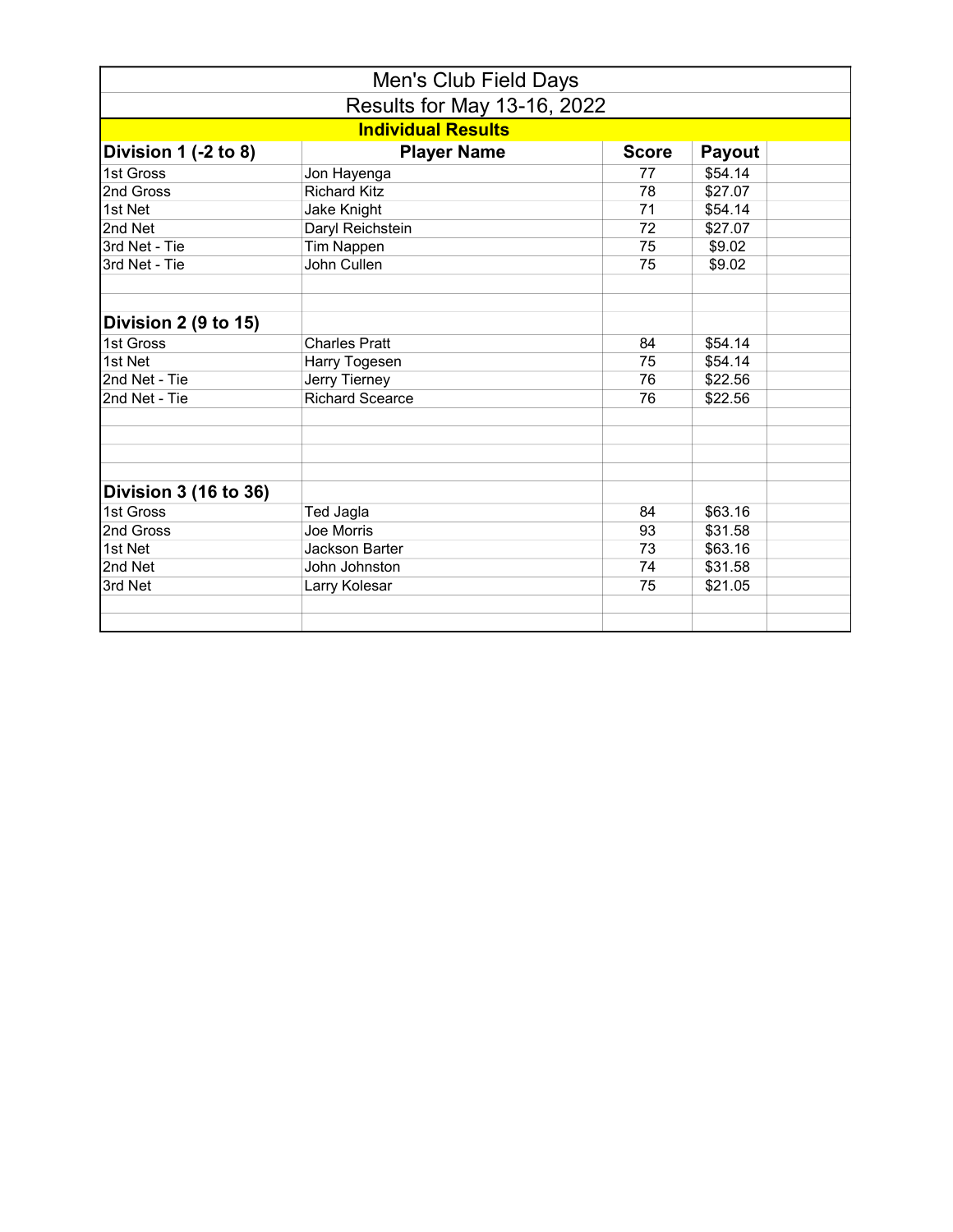| Men's Club Field Days       |                                                     |                 |         |  |
|-----------------------------|-----------------------------------------------------|-----------------|---------|--|
| Results for May 13-16, 2022 |                                                     |                 |         |  |
|                             | <b>Closest to the pins &amp; Long drive winners</b> |                 |         |  |
| Division 1 (7 & Under)      | <b>Player Name</b>                                  | <b>Distance</b> | Payout  |  |
| Day 1 KP #8                 | No Winner                                           |                 |         |  |
| Day 1 KP #17                | No Winner                                           |                 |         |  |
| Day 1 LD #16                | No Winner                                           |                 |         |  |
| Day 1 S KP #8               | No Winner                                           |                 |         |  |
| Day 1 S KP #17              | Shaun Hayes                                         | 18' 1"          | \$15.00 |  |
| Day 1 S LD #5               | Jon Hayenga                                         |                 | \$15.00 |  |
|                             |                                                     |                 |         |  |
| Day 2 KP #8                 | No Winner                                           |                 |         |  |
| Day 2 KP #17                | No Winner                                           |                 |         |  |
| Day 2 LD #16                | No Winner                                           |                 |         |  |
| Day 2 S KP #8               | No Winner                                           |                 |         |  |
| Day 2 S KP #17              | No Winner                                           |                 |         |  |
| Day 2 S LD #5               | No Winner                                           |                 |         |  |
|                             |                                                     |                 |         |  |
| Day 3 KP #8                 | No Winner                                           |                 |         |  |
| Day 3 KP #17                | No Winner                                           |                 |         |  |
| Day 3 LD #16                | No Winner                                           |                 |         |  |
| Day 3 S KP #8               | No Winner                                           |                 |         |  |
| Day 3 S KP #17              | <b>Todd Belsvik</b>                                 | 72'             | \$15.00 |  |
| Day 3 S LD #5               | <b>Todd Belsvik</b>                                 |                 | \$15.00 |  |
|                             |                                                     |                 |         |  |
| Day 4 KP #8                 | No Winner                                           |                 |         |  |
| Day 4 KP #17                | No Winner                                           |                 |         |  |
| Day 4 LD #16                | No Winner                                           |                 |         |  |
| Day 4 S KP #8               | Dennis Amonsen                                      | 21' 11"         | \$15.00 |  |
| Day 4 S KP #17              | Dennis Amonsen                                      | 22' 1"          | \$15.00 |  |
| Day 4 S LD #5               | Ron Mertz                                           |                 | \$15.00 |  |
|                             |                                                     |                 |         |  |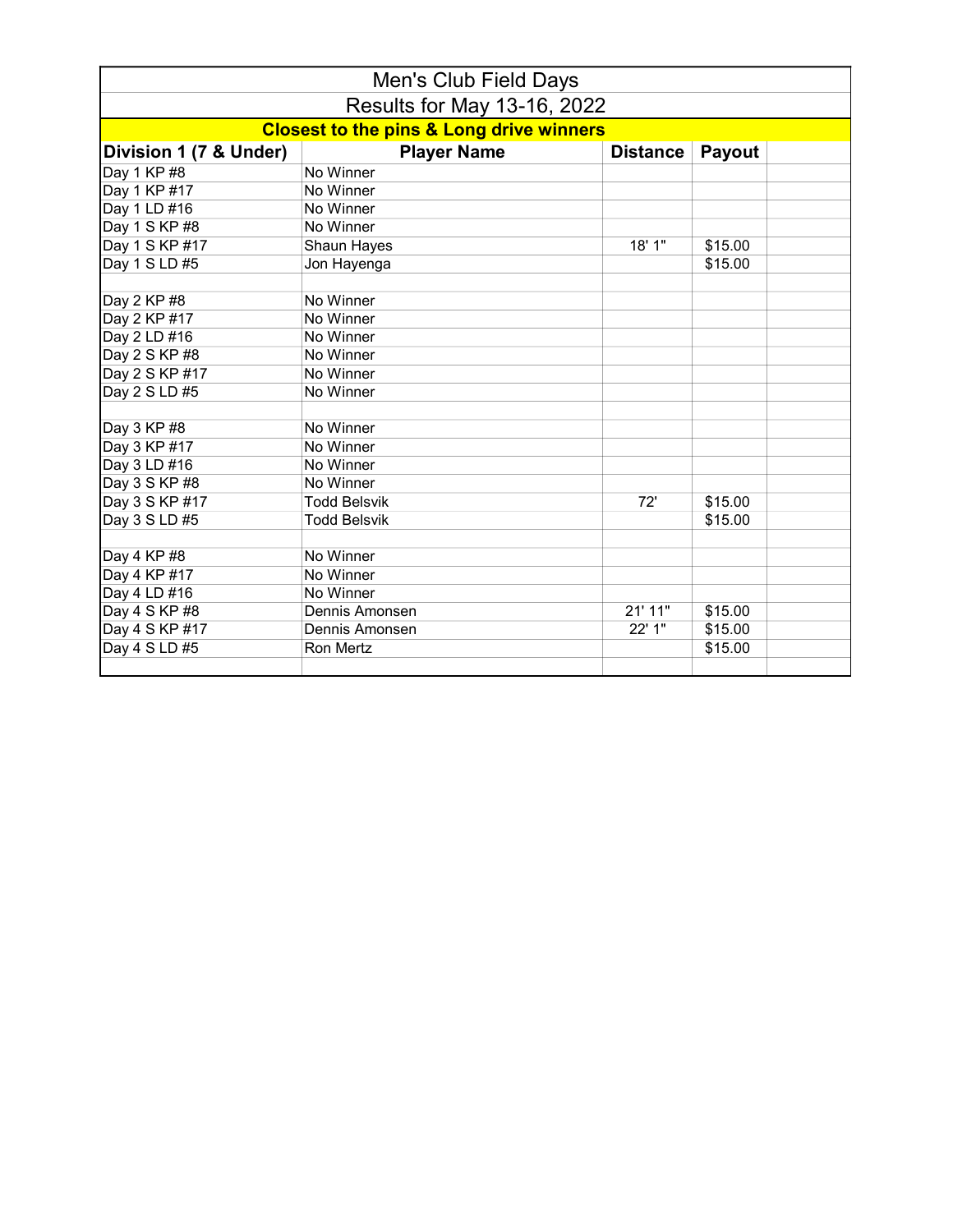|                             | Men's Club Field Days  |        |         |  |
|-----------------------------|------------------------|--------|---------|--|
| Results for May 13-16, 2022 |                        |        |         |  |
| <b>Division 2 (8 - 11)</b>  |                        |        |         |  |
| Day 1 KP #8                 | Adam Booth             | 31'9'' | \$15.00 |  |
| Day 1 KP #17                | No Winner              |        |         |  |
| Day 1 LD #16                | No Winner              |        |         |  |
| Day 1 S KP #8               | No Winner              |        |         |  |
| Day 1 S KP #17              | No Winner              |        |         |  |
| Day 1 S LD #5               | No Winner              |        |         |  |
|                             |                        |        |         |  |
| Day 2 KP #8                 | No Winner              |        |         |  |
| Day 2 KP #17                | No Winner              |        |         |  |
| Day 2 LD #16                | No Winner              |        |         |  |
| Day 2 S KP #8               | No Winner              |        |         |  |
| Day 2 S KP #17              | No Winner              |        |         |  |
| Day 2 S LD #5               | No Winner              |        |         |  |
|                             |                        |        |         |  |
| Day 3 KP #8                 | No Winner              |        |         |  |
| Day 3 KP #17                | No Winner              |        |         |  |
| Day 3 LD #16                | No Winner              |        |         |  |
| Day 3 S KP #8               | No Winner              |        |         |  |
| Day 3 S KP #17              | No Winner              |        |         |  |
| Day 3 S LD #5               | No Winner              |        |         |  |
|                             |                        |        |         |  |
| Day 4 KP #8                 | No Winner              |        |         |  |
| Day 4 KP #17                | No Winner              |        |         |  |
| Day 4 LD #16                | No Winner              |        |         |  |
| Day 4 S KP #8               | Harry Togesen          | 19'1'  | \$15.00 |  |
| Day 4 S KP #17              | No Winner              |        |         |  |
| Day 4 S LD #5               | <b>Richard Scearce</b> |        | \$15.00 |  |
|                             |                        |        |         |  |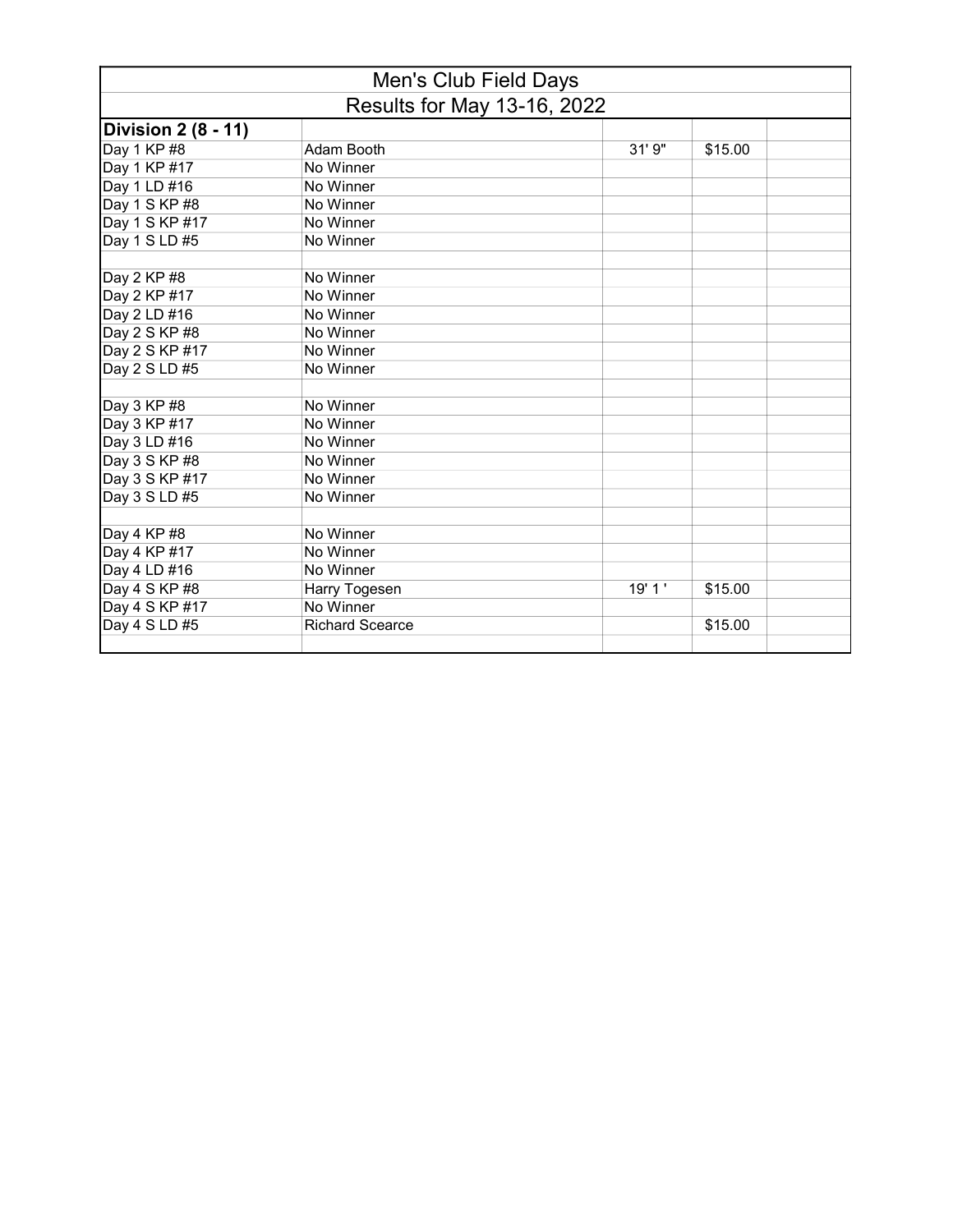| Men's Club Field Days              |                        |        |         |  |
|------------------------------------|------------------------|--------|---------|--|
| <b>Results for May 13-16, 2022</b> |                        |        |         |  |
| <b>Division 3 (12 - 15)</b>        |                        |        |         |  |
| Day 1 KP #8                        | No Winner              |        |         |  |
| Day 1 KP #17                       | No Winner              |        |         |  |
| Day 1 LD #16                       | No Winner              |        |         |  |
| Day 1 S KP #8                      | No Winner              |        |         |  |
| Day 1 S KP #17                     | No Winner              |        |         |  |
| Day 1 S LD #5                      | No Winner              |        |         |  |
| Day 2 KP #8                        | No Winner              |        |         |  |
| Day 2 KP #17                       | No Winner              |        |         |  |
| Day 2 LD #16                       | No Winner              |        |         |  |
| Day 2 S KP #8                      | No Winner              |        |         |  |
| Day 2 S KP #17                     | No Winner              |        |         |  |
| Day 2 S LD #5                      | Randy Lee              |        | \$15.00 |  |
| Day 3 KP #8                        | No Winner              |        |         |  |
| Day 3 KP #17                       | No Winner              |        |         |  |
| Day 3 LD #16                       | No Winner              |        |         |  |
| Day 3 S KP #8                      | No Winner              |        |         |  |
| Day 3 S KP #17                     | No Winner              |        |         |  |
| Day 3 S LD #5                      | No Winner              |        |         |  |
|                                    |                        |        |         |  |
| Day 4 KP #8                        | No Winner              |        |         |  |
| Day 4 KP #17                       | No Winner              |        |         |  |
| Day 4 LD #16                       | No Winner              |        |         |  |
| Day 4 S KP #8                      | No Winner              |        |         |  |
| Day 4 S KP #17                     | <b>Richard McGehee</b> | 12' 6" | \$15.00 |  |
| Day 4 S LD #5                      | No Winner              |        |         |  |
|                                    |                        |        |         |  |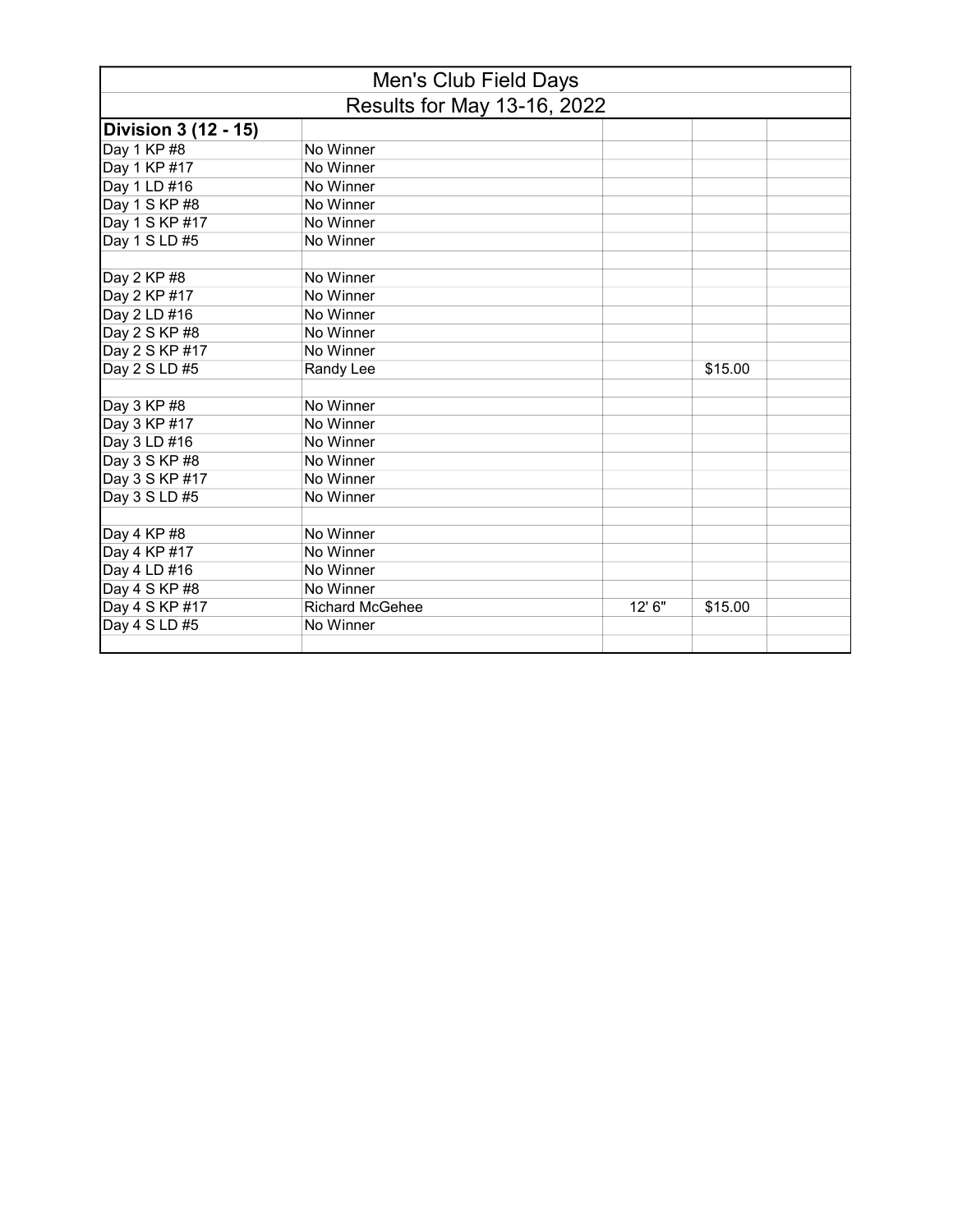|                                    | Men's Club Field Days |         |         |  |
|------------------------------------|-----------------------|---------|---------|--|
| <b>Results for May 13-16, 2022</b> |                       |         |         |  |
| Division 4 (16+)                   |                       |         |         |  |
| Day 1 KP #8                        | <b>Bryan Sullivan</b> | 37' 11" | \$15.00 |  |
| Day 1 KP #17                       | No Winner             |         |         |  |
| Day 1 LD #16                       | Steve Larsen          |         | \$15.00 |  |
| Day 1 S KP #8                      | No Winner             |         |         |  |
| Day 1 S KP #17                     | No Winner             |         |         |  |
| Day 1 S LD #5                      | No Winner             |         |         |  |
| Day 2 KP #8                        | No Winner             |         |         |  |
| Day 2 KP #17                       | No Winner             |         |         |  |
| Day 2 LD #16                       | No Winner             |         |         |  |
| Day 2 S KP #8                      | Ted Jagla             | 8'6''   | \$15.00 |  |
| Day 2 S KP #17                     | No Winner             |         |         |  |
| Day 2 S LD #5                      | Ted Jagla             |         | \$15.00 |  |
| Day 3 KP #8                        | No Winner             |         |         |  |
| Day 3 KP #17                       | No Winner             |         |         |  |
| Day 3 LD #16                       | No Winner             |         |         |  |
| Day 3 S KP #8                      | No Winner             |         |         |  |
| Day 3 S KP #17                     | No Winner             |         |         |  |
| Day 3 S LD #5                      | No Winner             |         |         |  |
| Day 4 KP #8                        | No Winner             |         |         |  |
| Day 4 KP #17                       | No Winner             |         |         |  |
| Day 4 LD #16                       | No Winner             |         |         |  |
| Day 4 S KP #8                      | No Winner             |         |         |  |
| Day 4 S KP #17                     | <b>Terry Fein</b>     | 21'6''  | \$15.00 |  |
| Day 4 S LD #5                      | Randy Hulett          |         | \$15.00 |  |
|                                    |                       |         |         |  |